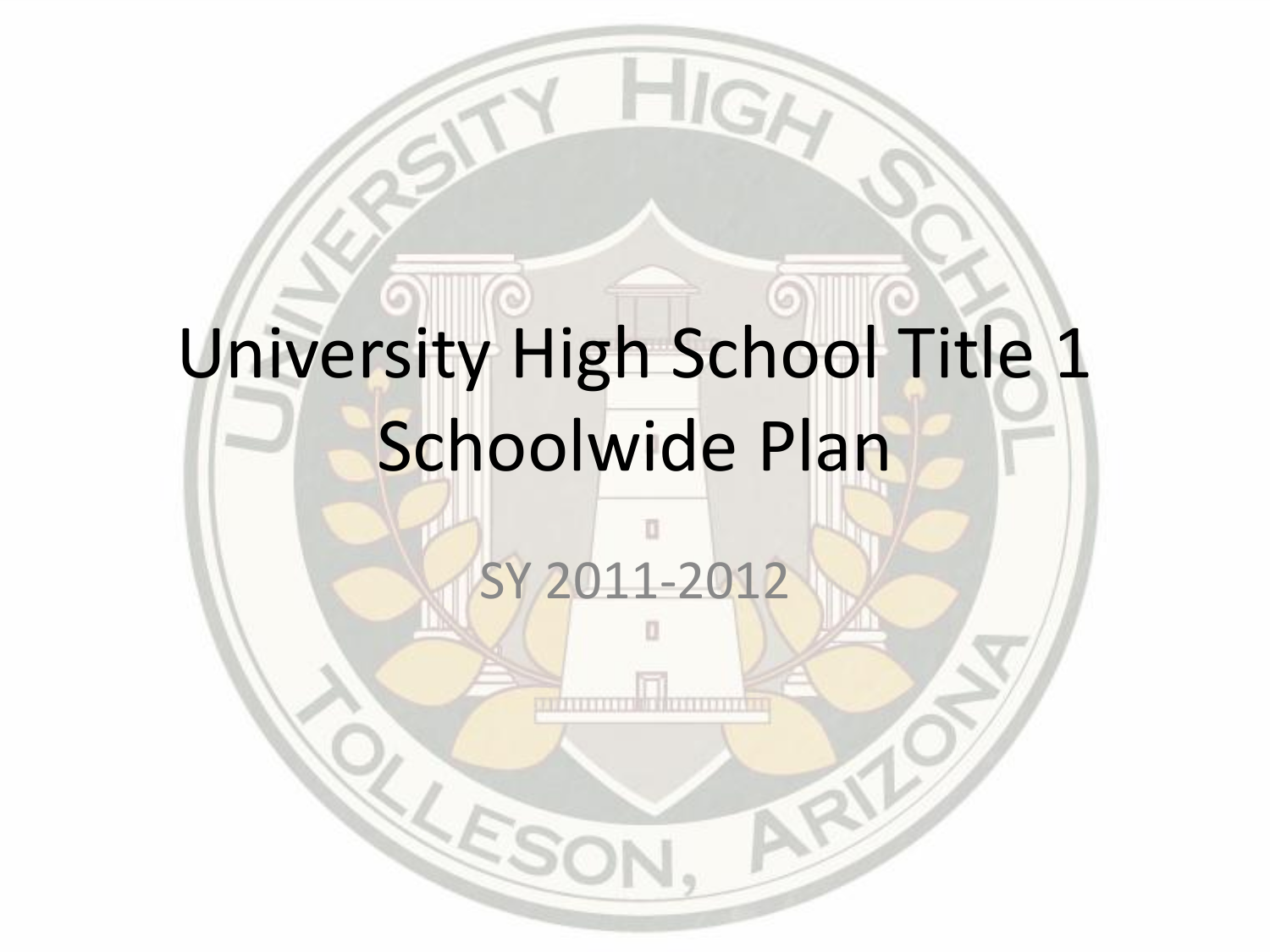# Schoolwide Planning Process

• All stakeholders were represented at the planning table.

п

- Parent
- Student
- Teacher
- Administrator
- Community Member
- Facilitator
- Classified Staff
- Feeder School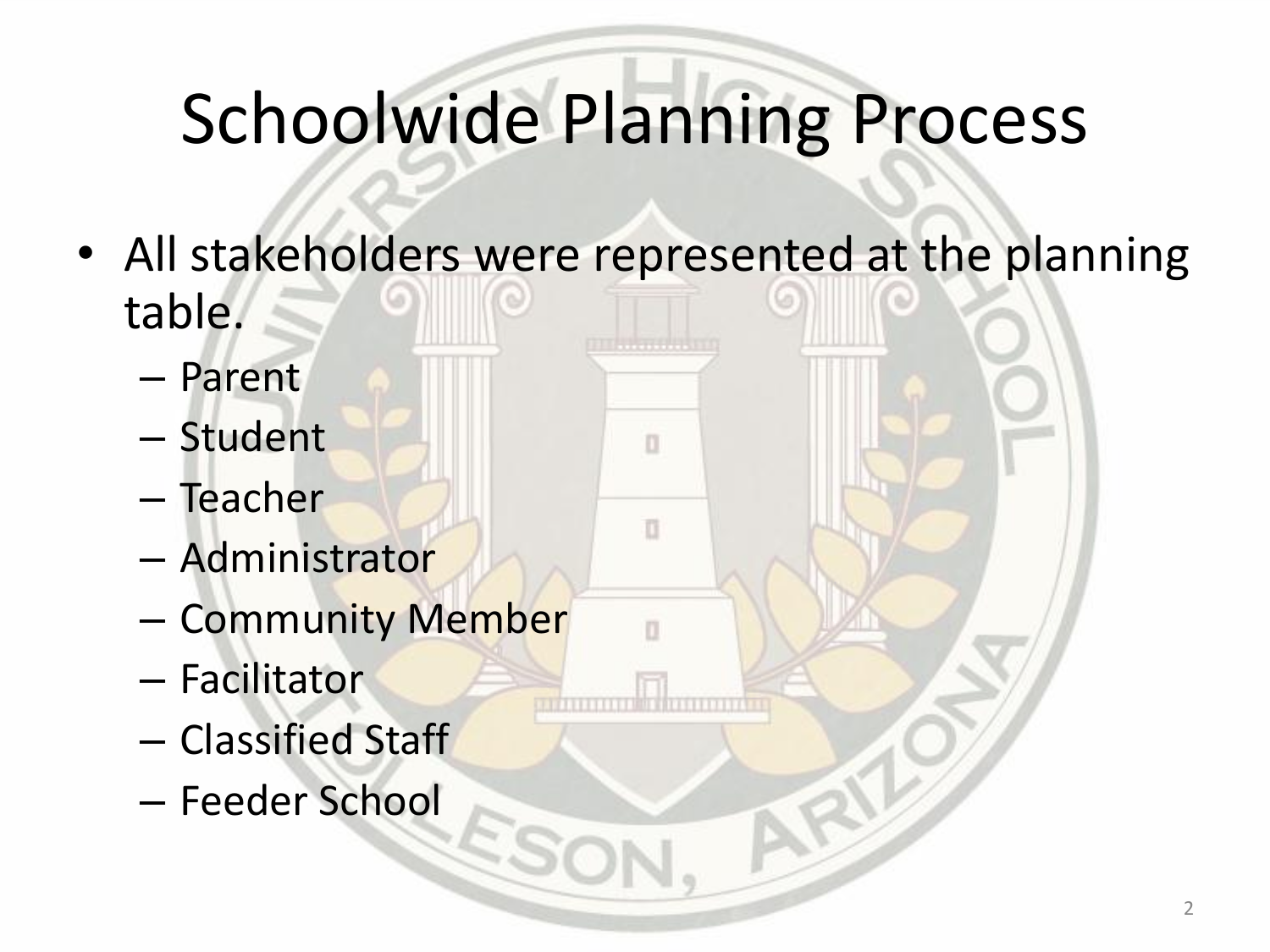# Identified SMART Goals

- 75% of all UHS Class of 2014 will meet or exceed on AIMS Reading exam during SY 2011-2012.
- 75% of all UHS Class of 2014 will meet or exceed on AIMS Math exam during SY 2011-2012.
- 75% of all UHS Class of 2014 will meet or exceed on the AIMS Writing exam during SY 2011-2012
- 80% of the UHS Class of 2015 will continue enrollment into SY 2012-2013.
- 100% of the Class of 2012 will be accepted into a 4 year Post Secondary institution by May 2012.
- 100% of all UHS students will score in the Proficient level or higher on a SRI Lexile assessment by May 2012.
- 100% of all UHS graduates will place into a college level math course.
- 100% of all UHS graduates will place into a college level English course.
- Increase the percentage of students earning a C or higher in math and English courses to 80% by May 2012. ES,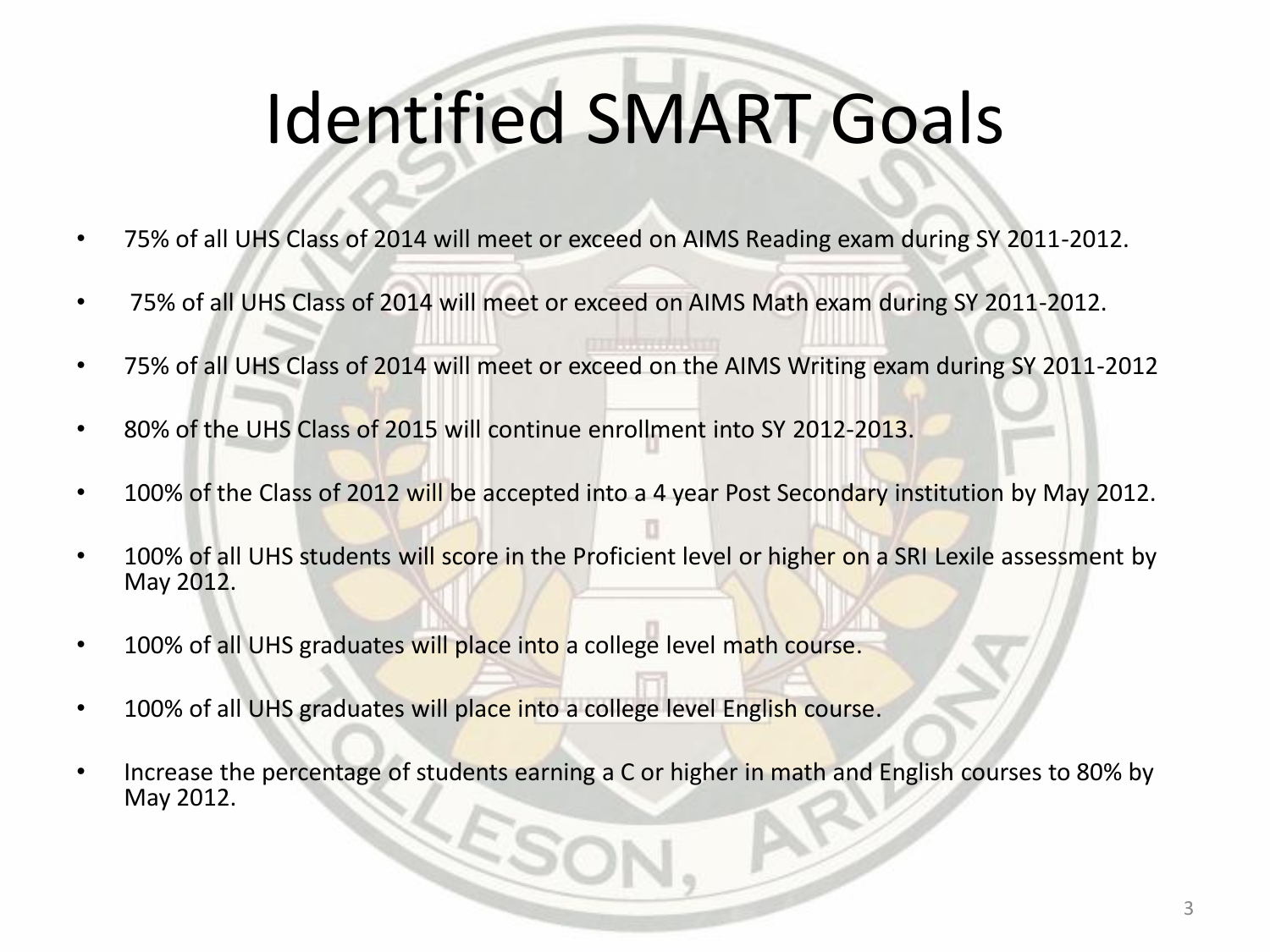# Instructional Reform Strategies

| <b>Instructional</b><br>Need Being<br>Addressed                      | <b>Strategy Description</b>                                         | <b>Research-based Principle</b>                  | <b>Research</b><br>Source                   |
|----------------------------------------------------------------------|---------------------------------------------------------------------|--------------------------------------------------|---------------------------------------------|
| <b>Student</b><br>Engagement                                         | PD for literacy and<br>students engagement<br>strategies            | Climate of high<br>expectations for success      | <b>Effective Schools</b><br>Research        |
| <b>Reading</b><br>proficiency for<br>all students                    | PD for literacy and<br>students engagement<br>strategies            | Opportunity to learn and<br>student time on task | <b>Effective Schools</b><br><b>Research</b> |
| Percentage of<br>students meeting<br>or exceeding on<br>3 AIMS exams | PD for literacy and<br>students engagement<br>strategies; tutoring; | Climate of high<br>expectations for success      | <b>Effective Schools</b><br>Research        |
| <b>College ready</b><br>math skills                                  | PD for math and<br>students engagement<br>strategies                | Climate of high<br>expectations for success      | <b>Effective Schools</b><br>Research        |
| College ready<br>English skills                                      | PD for literacy and<br>students engagement<br>strategies            | Climate of high<br>expectations for success      | <b>Effective Schools</b><br>Research        |

KE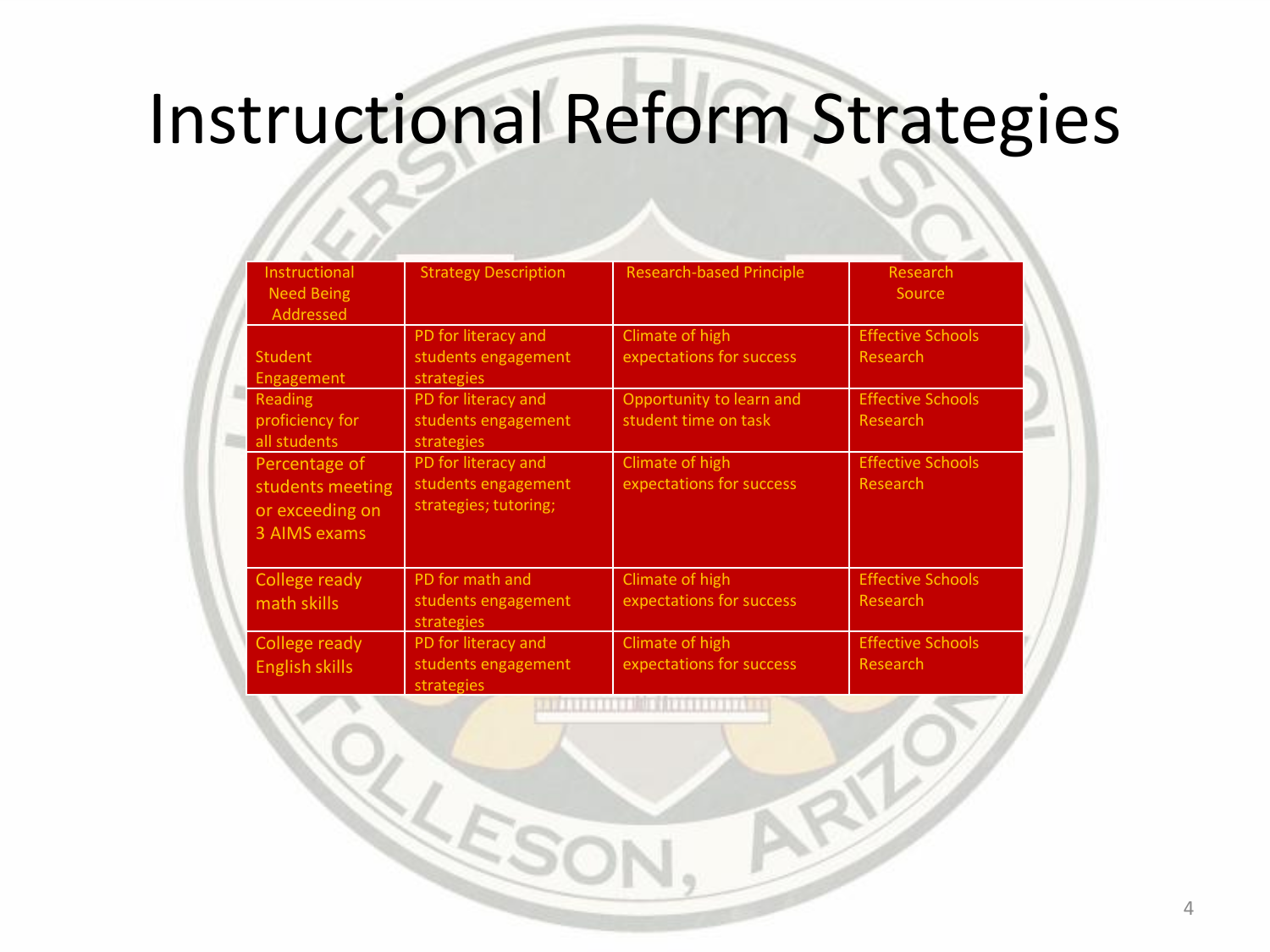#### Student Assessment of Progress

n

- Pre-CRT; Post CRT
- AIMS
- AIMS practice
- SAT 10
- PSAT; Practice ACT
- ACT; SAT
- AP Exam Data
- Lexile Assessment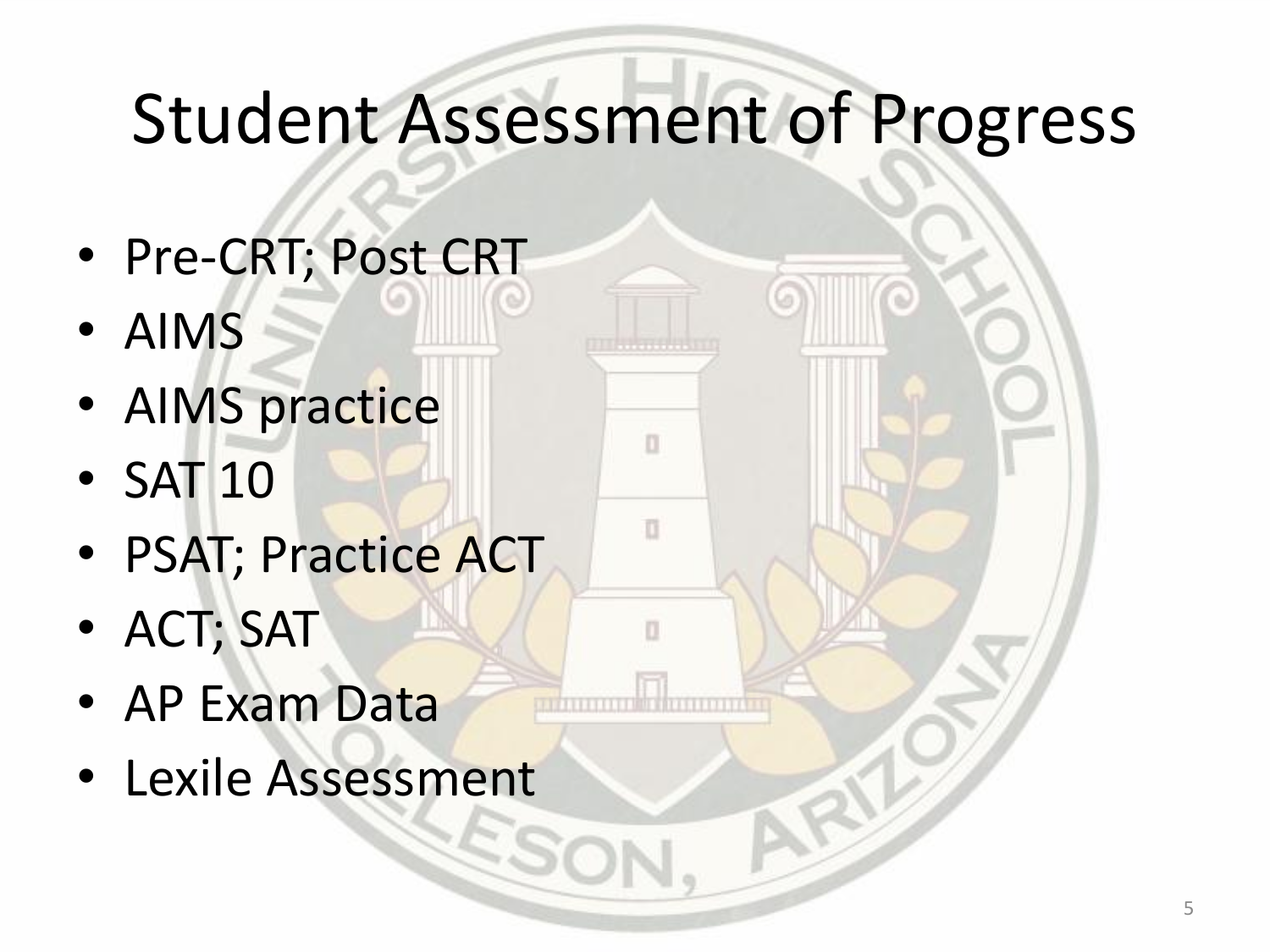#### Identifying Students in Danger

- TUHSD policy is that the school will mail out a report card to all families every 4 and a half weeks. Students who have earned a D, F, or Inc at these identified grading periods will be identified as needing extra time and assistance.
- Each content area has regular assessments in their content areas that measure mastery of skills. Students who do not score at mastery levels for these benchmark assessments will be contacted for extra time and support.
- Students whose scores on practice AIMS exams, which are given in the fall and in January, do not place them on track to meet and/or exceed will be invited in for extra preparation and remediation.
- Students whose scores do not place them on track to earn a passing score on practice AP exams will be encouraged to come in for specially designed review and remediation sessions.
- Students who do not earn college entrance qualifying scores on the practice or actual ACT or SAT will be targeted for additional assistance.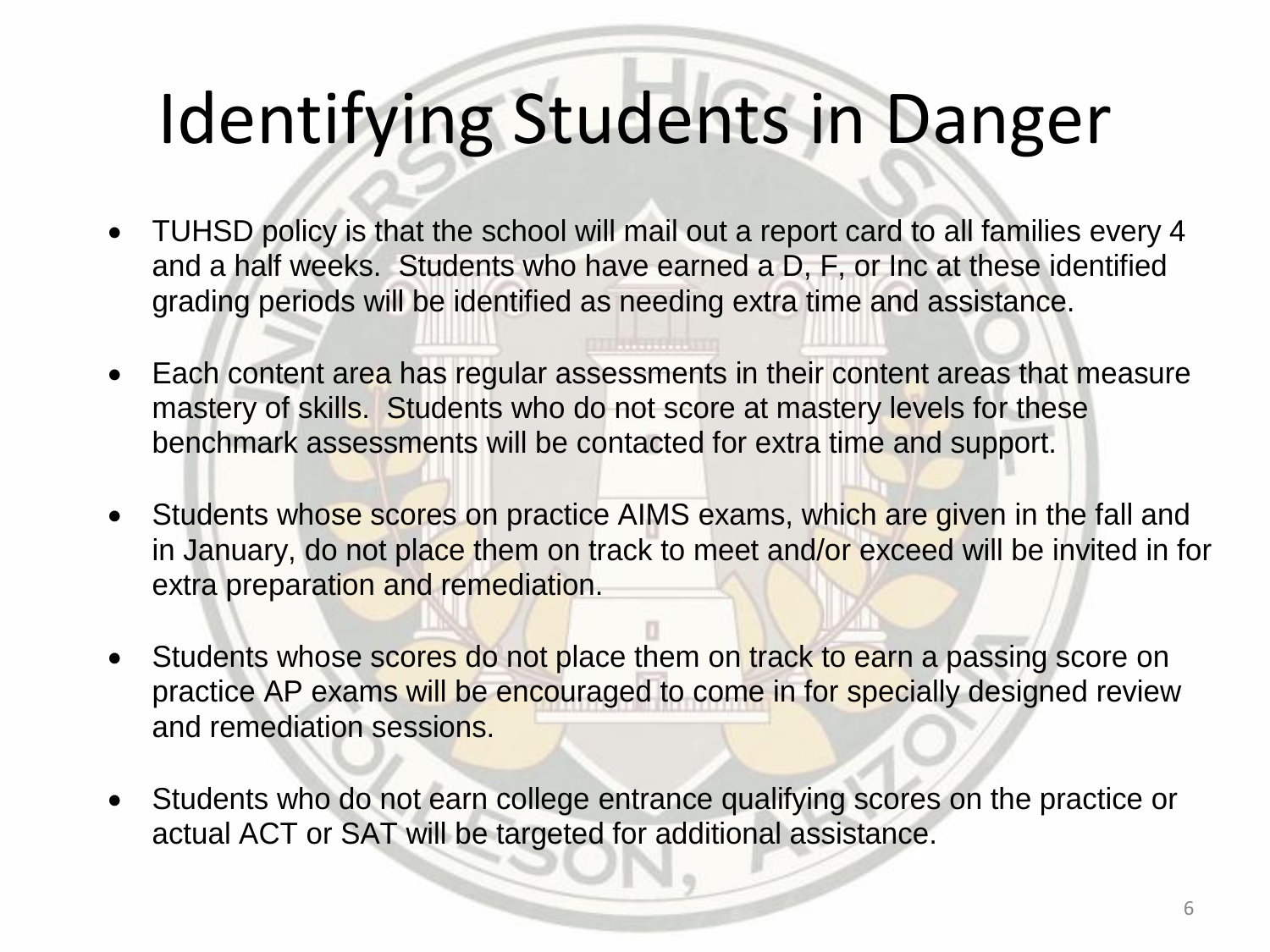#### Providing Timely Assistance

- Content area concerns: Students who are identified as not achieving mastery in a content area due to a concern with math, reading, or language skills will be provided tutoring at specified times. Options will include before school, after school, and Saturday tutoring sessions.
- Math support class during the academic school day. Students whose incoming math test data show that they do not have mastery of the skills needed to be successful are placed into an elective course whose focus is on providing time and support for students to ensure their academic success in math.
- Weekly Advisory: This class will provide extra skill development and resource activation assistance for students. Advisory teachers will track the academic performance of their students and will investigate students of concern. Depending on the patterns of concern that arise, the advisory teacher will work with the student and family to activate whatever resource seems appropriate.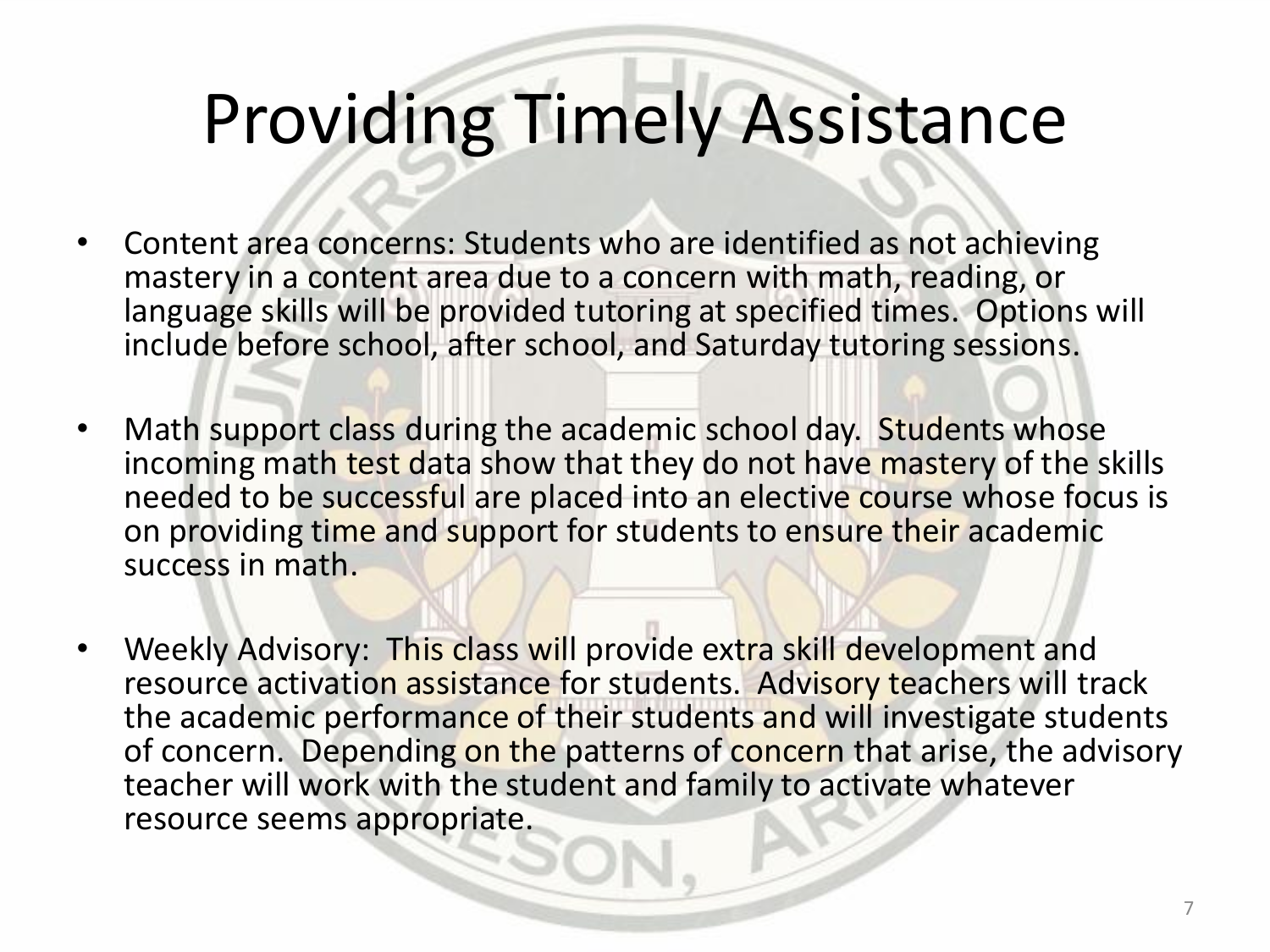# Special Populations

- Special Education
	- Support pull out services being provided by Speech pathology, Behavior interventionist, Vision impairment specialist
- ELL
	- We do not have any students who test into the 4 hour block for ELL
	- 18% of our population lists a language other than English as their home language
- **Migrant** 
	- Currently no students
- Homeless
	- Services coordinated with THS social worker.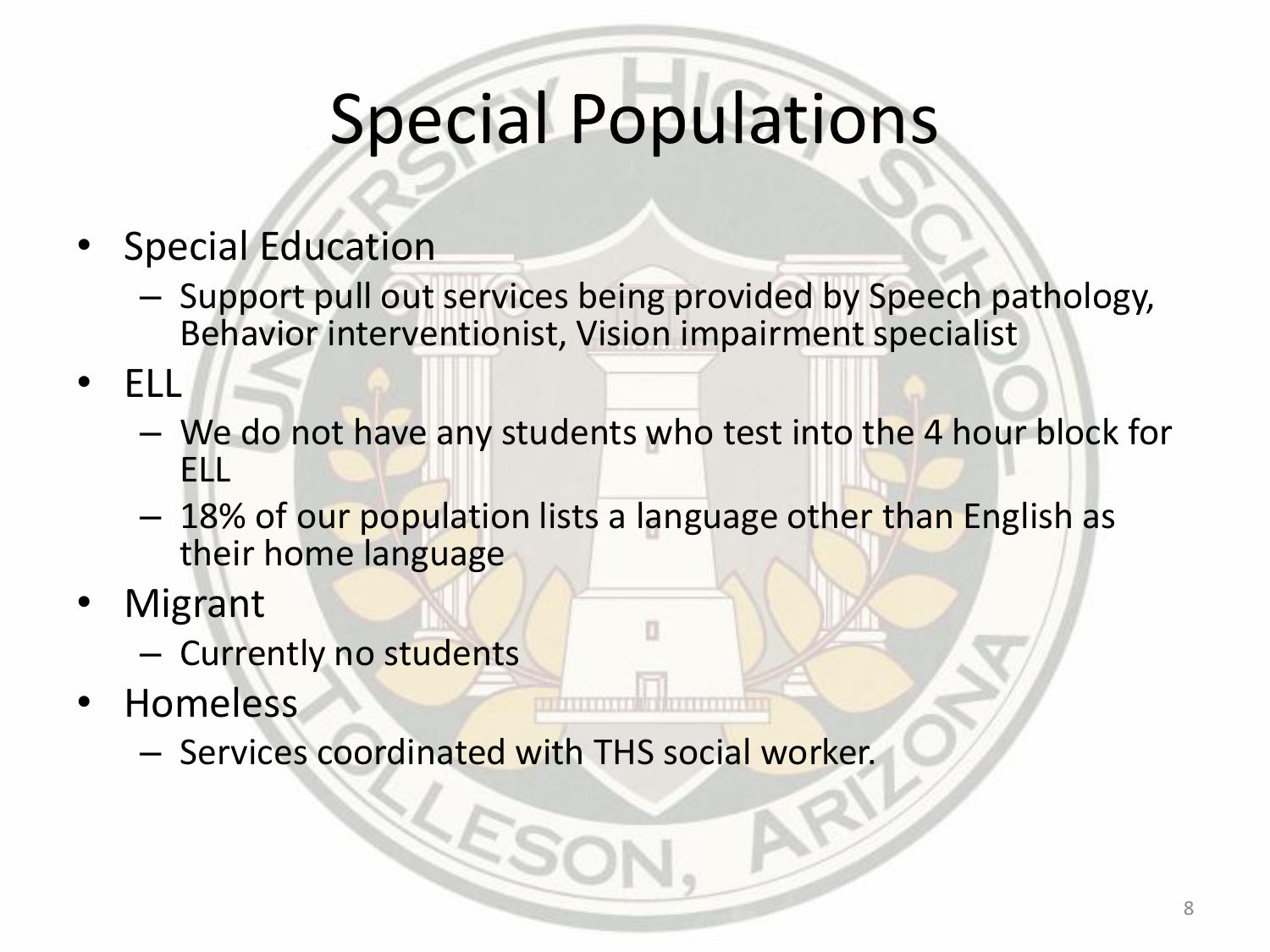### Family & Community Involvement

- Grade level parent nights: Each group of parents will have bi-annual grade level specific meetings. The focus of these nights are to provide targeted information for parents and to help grade level parents meet and become a stronger community.
- Future freshmen events: Multiple evening and weekend events held to explain the opportunities available to future students through UHS.
- Grade level parent handbooks: The creation of Parent Handbooks that will be provided to parents annually that provides basic UHS information as well as grade level specific information and events. The handbook will be created with input from parents, students, teachers, guidance, and administration.
- Parent Vue: Parents have the ability to see real time grades and attendance for their student.
- Student Vue: Students have the ability to see real time grades and attendance for themselves.
- PEG Newsletter: The Parent Engagement Group provides a monthly newsletter written by parents for parents. UHS is given space in every newsletter to share updated and current information with parents as well.
- Website: Updated and relevant information provided on the UHS website.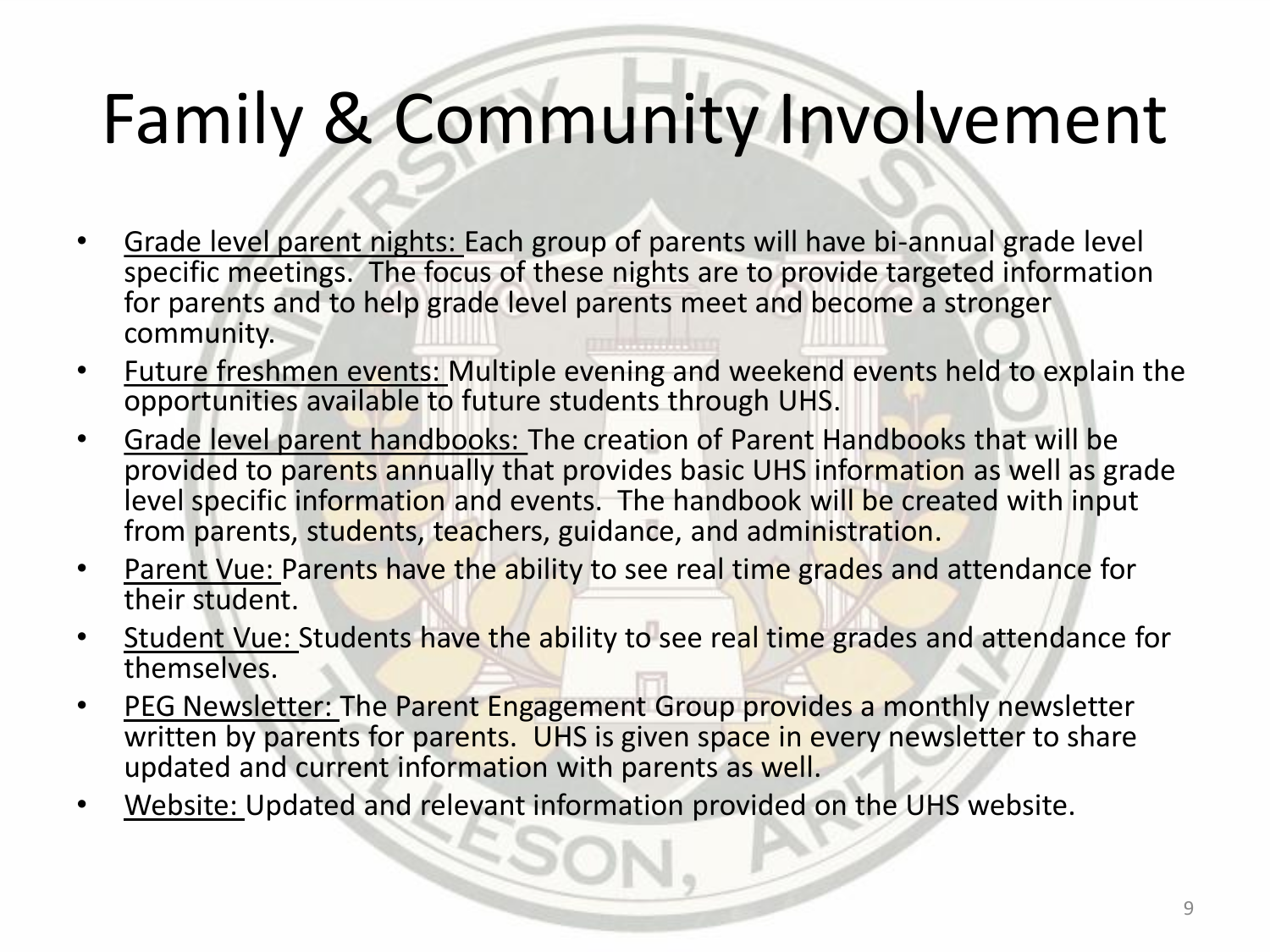# Coordination & Integration of Services & Programs

n

- CIP process
- District Oversight Team
	- Principals
	- Special Services
	- Migrant
	- ELL
	- Grants & Federal Programs Director
	- Technology
	- McKinney-Vento
	- Indian Education
	- Core Academic Coaches